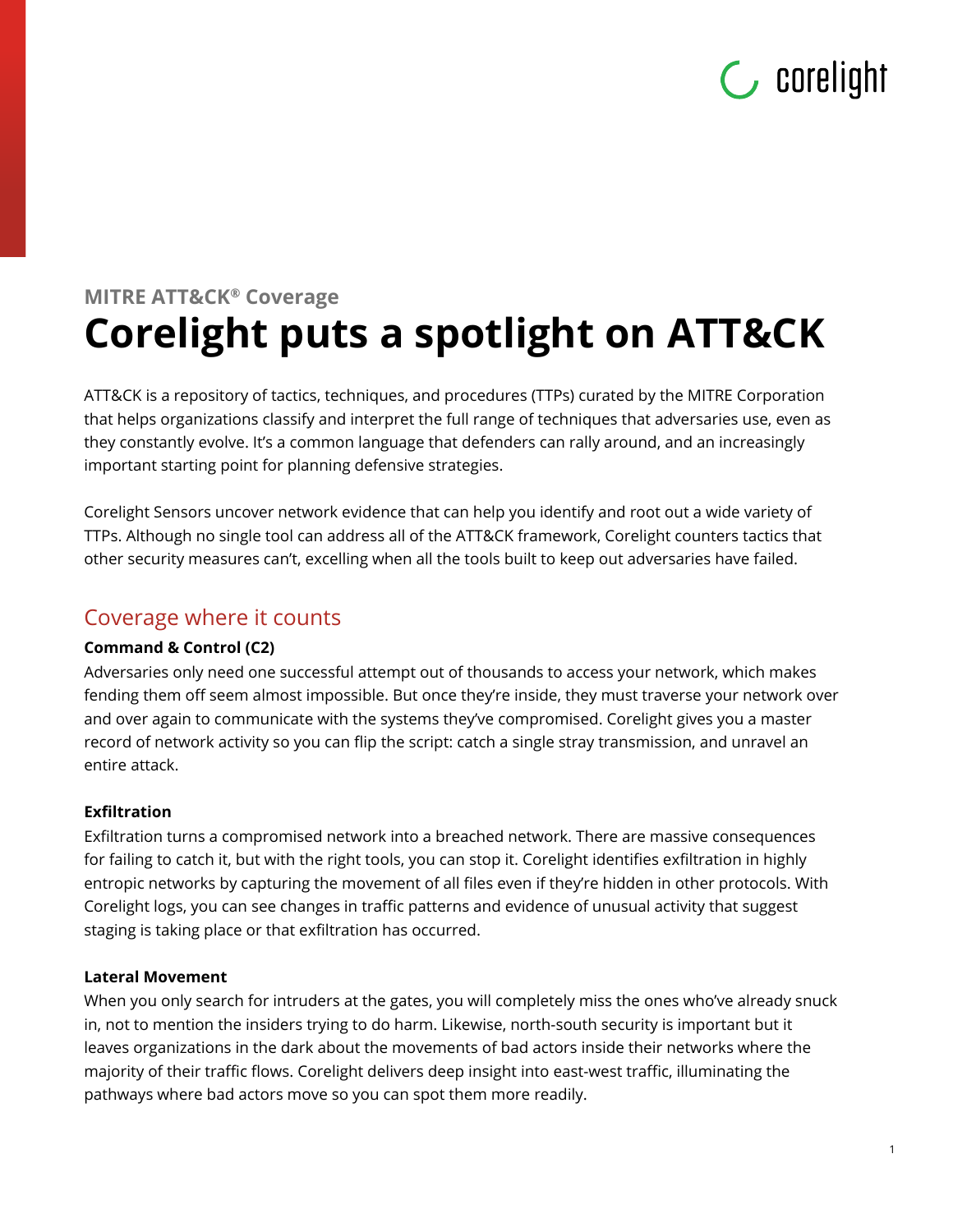#### **MITRE ATT&CK® Coverage**

#### **Techniques Corelight reveals:**

| <b>Initial Access</b>       | <b>Execution</b>                         | Persistence                    | <b>Defensive</b><br><b>Evasion</b> | <b>Credential</b><br><b>Access</b>     | <b>Discovery</b>            | Lateral<br><b>Movement</b>               | <b>Collection</b>                    | <b>Command &amp;</b><br>Control (C2)          | <b>Exfiltration</b>                                       |
|-----------------------------|------------------------------------------|--------------------------------|------------------------------------|----------------------------------------|-----------------------------|------------------------------------------|--------------------------------------|-----------------------------------------------|-----------------------------------------------------------|
|                             |                                          |                                |                                    |                                        |                             |                                          |                                      |                                               |                                                           |
| Spearphishing<br>Attachment | Compiled<br>HTML file                    | External<br>Remote<br>Services | Port<br>Knocking                   | Account<br>Manipulation                | Account<br>Discovery        | Distributed<br>Component<br>Object Model | Automated<br>Collection              | Commonly<br>Used Port                         | Automated<br>Exfiltration                                 |
| Spearphishing<br>Link       | Execution<br>Through API                 | Port<br>Knocking               |                                    | <b>Brute Force</b>                     | Network Service<br>Scanning | Exploitation<br>of Remote<br>Services    | Data from<br>Network<br>Shared Drive | Connection<br>Proxy                           | Data<br>Compressed                                        |
| Valid Accounts              | PowerShell                               | Redundant<br>Access            |                                    | Credentials<br>in Files                | Network Share<br>Discovery  | Pass the<br>Hash                         | Data Staged                          | Custom<br>Command &<br>Control Protocol       | Data Encrypted                                            |
|                             | Windows<br>Management<br>Instrumentation |                                |                                    | Forced<br>Authentication               | Remote System<br>Discovery  | Pass the<br>Ticket                       |                                      | Custom<br>Cryptographic<br>Protocol           | Data Transfer<br>Size Limits                              |
|                             | Windows Remote<br>Management             |                                |                                    | Kerberoasting                          |                             | Remote Desktop<br>Protocol               |                                      | Data Encoding                                 | Exfiltration<br>Over<br>Alternative<br>Protocol           |
|                             |                                          |                                |                                    | LLMNR/NBT-NS<br>Poisoning and<br>Relay |                             | Remote File<br>Copy                      |                                      | Data<br>Obfuscation                           | Exfiltration<br>Over<br>Command and<br>Control<br>Channel |
|                             |                                          |                                |                                    | Private Keys                           |                             | Shared Webroot                           |                                      | Fallback<br>Channels                          | Exfiltration<br>Over Other<br>Network<br>Medium           |
|                             |                                          |                                |                                    |                                        |                             | Third-party<br>Software                  |                                      | Multi-hop<br>Proxy                            | Scheduled<br>Transfer                                     |
|                             |                                          |                                |                                    |                                        |                             | Windows Admin<br>Shares                  |                                      | Multi-Stage<br>Channels                       |                                                           |
|                             |                                          |                                |                                    |                                        |                             |                                          |                                      | Multiband<br>Communication                    |                                                           |
|                             |                                          |                                |                                    |                                        |                             |                                          |                                      | Multilayer<br>Encryption                      |                                                           |
|                             |                                          |                                |                                    |                                        |                             |                                          |                                      | Port Knocking                                 |                                                           |
|                             |                                          |                                |                                    |                                        |                             |                                          |                                      | Remote<br>Access Tools                        |                                                           |
|                             |                                          |                                |                                    |                                        |                             |                                          |                                      | Remote File Copy                              |                                                           |
|                             |                                          |                                |                                    |                                        |                             |                                          |                                      | Standard<br>Application Layer<br>Protocol     |                                                           |
|                             |                                          |                                |                                    |                                        |                             |                                          |                                      | Standard<br>Cryptographic<br>Protocol         |                                                           |
|                             |                                          |                                |                                    |                                        |                             |                                          |                                      | Standard<br>Non-Application<br>Layer Protocol |                                                           |
|                             |                                          |                                |                                    |                                        |                             |                                          |                                      | Uncommonly<br>Used Port                       |                                                           |
|                             |                                          |                                |                                    |                                        |                             |                                          |                                      | Web Service                                   |                                                           |
|                             |                                          |                                |                                    |                                        |                             |                                          |                                      |                                               |                                                           |